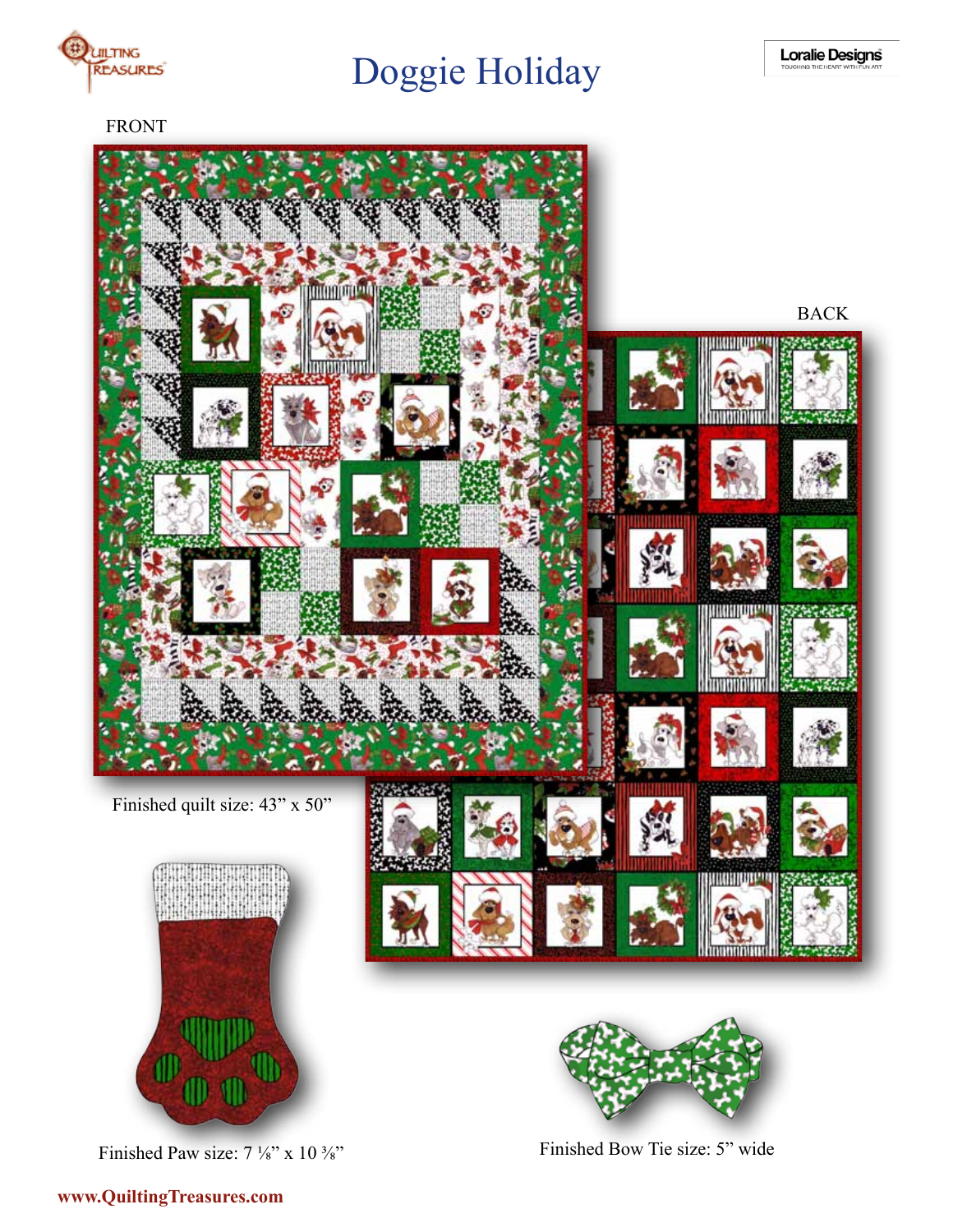







22125 G 22127 J 22125 Z 22126 Z 22126 Z 21542 R















22124 JR 21542 ZJ 22127 F 22128 R 22129 G

| Doggie Holiday Quilt                 |                |  |
|--------------------------------------|----------------|--|
| <b>FABRIC</b><br><b>REQUIREMENTS</b> |                |  |
| Design                               | Yards          |  |
| 22125 G                              | $\frac{3}{4}$  |  |
| 22127 J                              | $\frac{3}{8}$  |  |
| 22125 Z                              | $\frac{1}{2}$  |  |
| 22126 Z                              | $\frac{1}{4}$  |  |
| 21542 R<br>(binding)                 | $\frac{1}{2}$  |  |
| 21542 ZJ                             | $\frac{1}{2}$  |  |
| 22124 JR                             | $\frac{7}{8}$  |  |
| 22127 F                              | $\frac{1}{4}$  |  |
| 22124 JR<br>(backing)                | $3\frac{1}{4}$ |  |

| <b>Doggie Paw</b><br><b>Christmas Stocking</b> |               |
|------------------------------------------------|---------------|
| <b>FABRIC</b><br><b>REQUIREMENTS</b>           |               |
| Design                                         | Yards         |
| 22128R                                         |               |
| (outer                                         | $\frac{3}{8}$ |
| stocking)                                      |               |
| 21542 ZJ                                       |               |
| (cuff and                                      | $\frac{1}{2}$ |
| lining)                                        |               |
| 22129 G                                        |               |
| (paw pads)                                     | $\frac{1}{8}$ |

| Doggie Dress Up Bow Tie<br><b>Or Hair Clip</b> |                      |  |
|------------------------------------------------|----------------------|--|
| <b>FABRIC</b><br><b>REQUIREMENTS</b>           |                      |  |
| Design                                         | Yards                |  |
| 22127 F                                        | $\frac{3}{\sqrt{2}}$ |  |

© Loralie Harris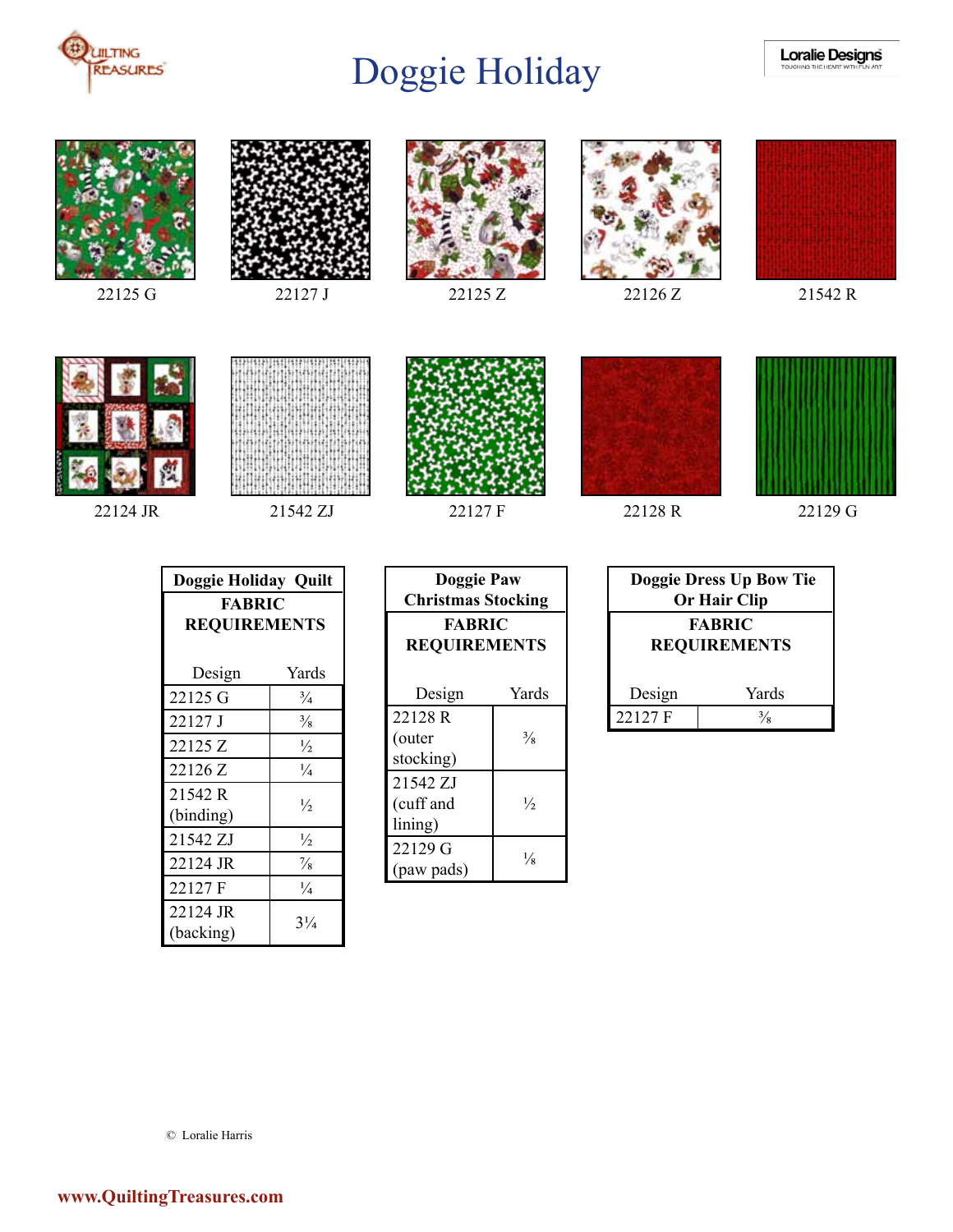

#### **Doggie Holiday Quilt**

Quilt designed by Vicki Niro Finished quilt size: 43" x 50" Block size: 7" x 7" Skill level: Confident Beginner

### **Cutting Directions:**

**Note: WOF = width of fabric.**

#### **22127F Green Bones**

• Cut (1) 4" x **WOF** strip. Recut strip into (6) 4" squares.

#### **22126Z White Dogs**

• Cut (1)  $4''$  x **WOF** strip. Recut strip into (3)  $4''$  x  $7\frac{1}{2}$ strips, and (1)  $4$ " x 14  $\frac{1}{2}$ " strip.

#### **22127J Black Bones**

• Cut (2) 4 ⅜" x **WOF** strips. Recut strips into  $(13)$  4  $\frac{3}{8}$ " squares.

#### **21542ZJ White Beads**

• Cut (1) 4" x **WOF** strip. Recut strip into (8) 4" squares. • Cut (2) 4 ⅜" x **WOF** strips. Recut strip into  $(13)$  4  $\frac{3}{8}$ " squares.

#### **21542R Red Beads**

• Cut (5) 2 ¼" x **WOF** strips for binding.

#### **22125G Green Dogs/Stocking**

• Cut (2) 4  $\frac{1}{2}$ " x 42  $\frac{1}{2}$ " strips. • Cut (3) 4 ½" x **WOF** strips.

#### **22124JR Doggie Holiday Allover Patches**

• Fussy-cut (11)  $7\frac{1}{2}$ " x  $7\frac{1}{2}$ " patches, centering patch designs in each square.

*\*Note: You will need 4 rows of patches. Because the patches are not 7* ½*" wide, you will have to cut a little into adjacent patches to get the required size. Set aside the remaining patches for another project. We suggest gift tags, greeting cards or doggie treat bags.*

• Cut 3 panel squares from each fabric width, cutting every other panel.

• • Cut (2) 58" lengths for backing.

#### **22125Z White Dogs/Stocking**

• Cut (3) 4" x **WOF** strips. Recut strips into (1) 4" x 11" strip, (1) 4" x 25" strip and (2) 4" x 28  $\frac{1}{2}$ " strips.

#### **Making the Four-Patch Blocks:**

**1.** Join (1) 4" green bone square with (1) 4" white bead square to make a green/white unit. Press seam toward the dark square.

*\*Note: Pay attention to the direction of the bead lines when joining squares, referring to the diagram.*  Repeat to make 6 units. Join 2 units to make a Four Patch block. Press seam to 1 side. Repeat to make 3 Four Patch blocks.





Diagram 1

#### **Making the Triangle Units:**

**1.** Draw a diagonal line on the wrong side of each 4 <sup>3</sup>/<sub>8</sub><sup>"</sup> black bones square. Place a marked square right sides together with a 4  $\frac{3}{8}$ " white bead square and stitch  $\frac{1}{4}$ " on each side of the marked line.

\**Note: Be careful when placing the white bead squares to keep the direction of the bead lines all in the same direction referring to the diagram to make identical units with beads running in the correct direction.* Cut apart on the marked line, open the units and press with seams toward the dark side. Repeat with remaining square to make a total of 26 triangle units.







Diagram 2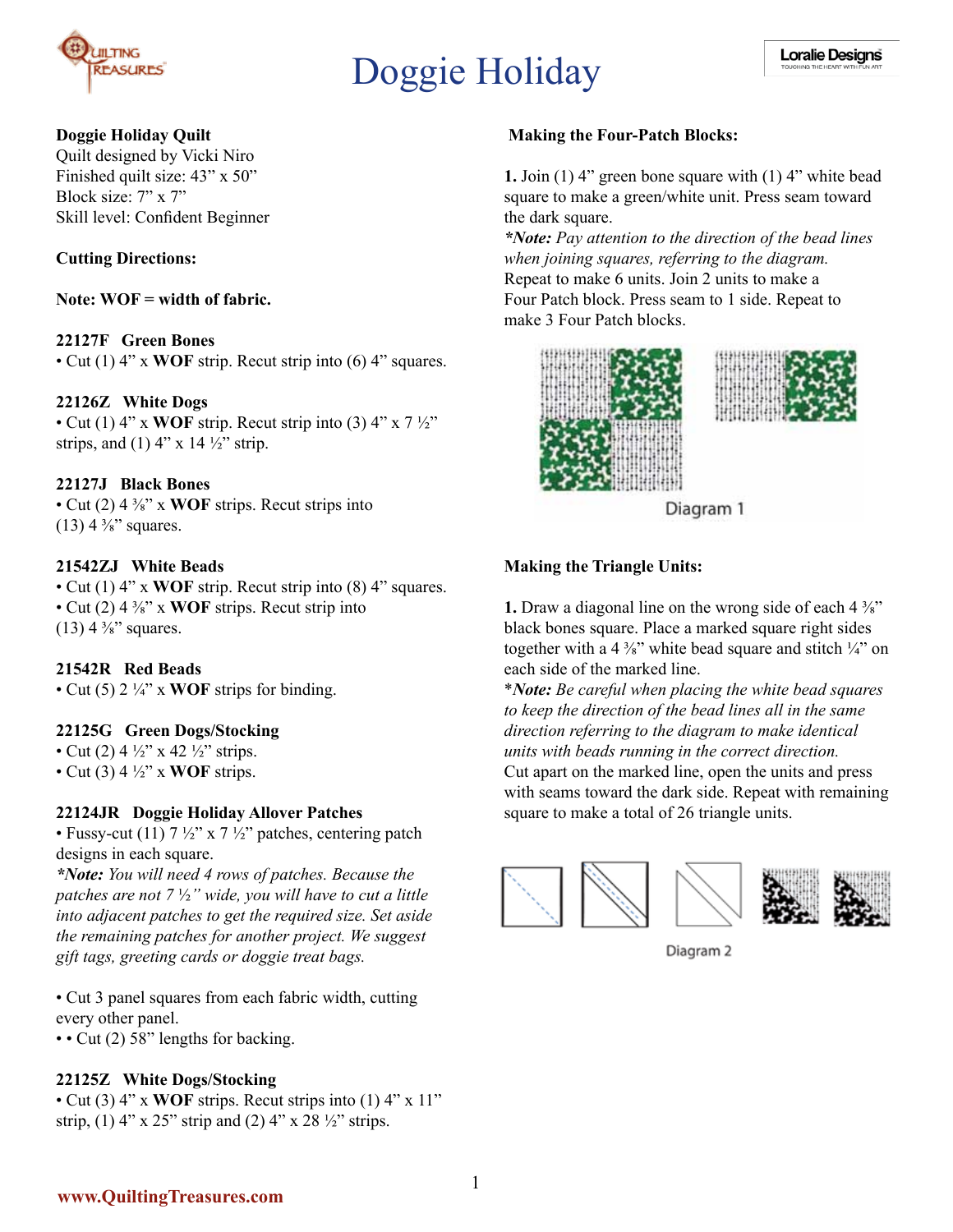

#### **Quilt Assembly: Refer to quilt image for accurate image placement.**

**1.** Select and join (2) 7 ½" Doggie Holiday patches with (1)  $4''$  x 7  $\frac{1}{2}$  white dog rectangle and 1 Four-Patch block to make Row 1. Press seams toward the left end. **2.** Select and join 3 Doggie Holiday patches with (1)  $4''$  x  $7\frac{1}{2}''$  white dog rectangle to make Row 2. Press seams toward the right end.



**3.** Join Rows 1 and 2. Press seam to 1 side. Add the  $4$ " x 14  $\frac{1}{2}$ " white dog strip to the Four-Patch end and a 4" x 28 ½" white dog/stocking strip to the top of the pieced section. Press seams toward the strips. **4.** Join five triangle units and add to the left end of the pieced unit to complete the top section. Press seam away from the triangle unit.



**5.** Select and join (3) 7 ½" Doggie Holiday patches with (1)  $4''$  x  $7\frac{1}{2}''$  white dog rectangle and one Four-Patch block to complete Row 3. Press seams toward to the left end.



**6.** Sew this row to the top section. Press seam to 1 side. Add the 4" x 25" white dog/stocking strip to the right edge. Press seam toward the strip.

**7.** Select and join 3 Doggie Holiday patches with 1 Four-Patch block to make Row 4. Press seams toward the right end. Sew the 4" x 28  $\frac{1}{2}$ " white dogs/stocking strip to the bottom of the row and add the 4" x 11" white dogs/stocking strip to the left end. Press seams toward the strips.

**8.** Join 3 triangle units. Press seams to 1 side. Sew this unit to the right end of the pieced row. Press seam toward the strip. Sew the row to the bottom of the pieced section. Press seam toward the row.



**9.** Join 9 triangle units and add a 4" white bead square to the dark end to make a top strip. Repeat to make the bottom strip. Press seams in 1 direction. Sew these strips to the top and bottom of the pieced section to complete the pieced center. Press seams away from the pieced strips.

**10.** Sew a 4  $\frac{1}{2}$ " x 42  $\frac{1}{2}$ " green dog stocking strip to opposite sides of the pieced center. Join the  $4\frac{1}{2}$ " x **WOF** green dogs/stocking strips on the short ends to make a long strip; press seams open. Recut the strip into (2)  $4\frac{1}{2}$ " x 43  $\frac{1}{2}$ " strips. Sew these strips to the top and bottom of the pieced center to complete the quilt top. Press seams toward the strips.

**11.** Join the 2  $\frac{1}{4}$  wide red bead binding strips with diagonal seams, trim seams to  $\frac{1}{4}$  and press open to make a long strip.

**12.** Remove selvage edges from each 58" length of backing. Join the 2 backing lengths along the 58" edges using a  $\frac{3}{8}$ " seam allowance. Press seam to 1 side and trim to 51" x 58".

**13.** Layer the batting, backing, and completed top, then quilt and bind using your favorite methods to complete the quilt.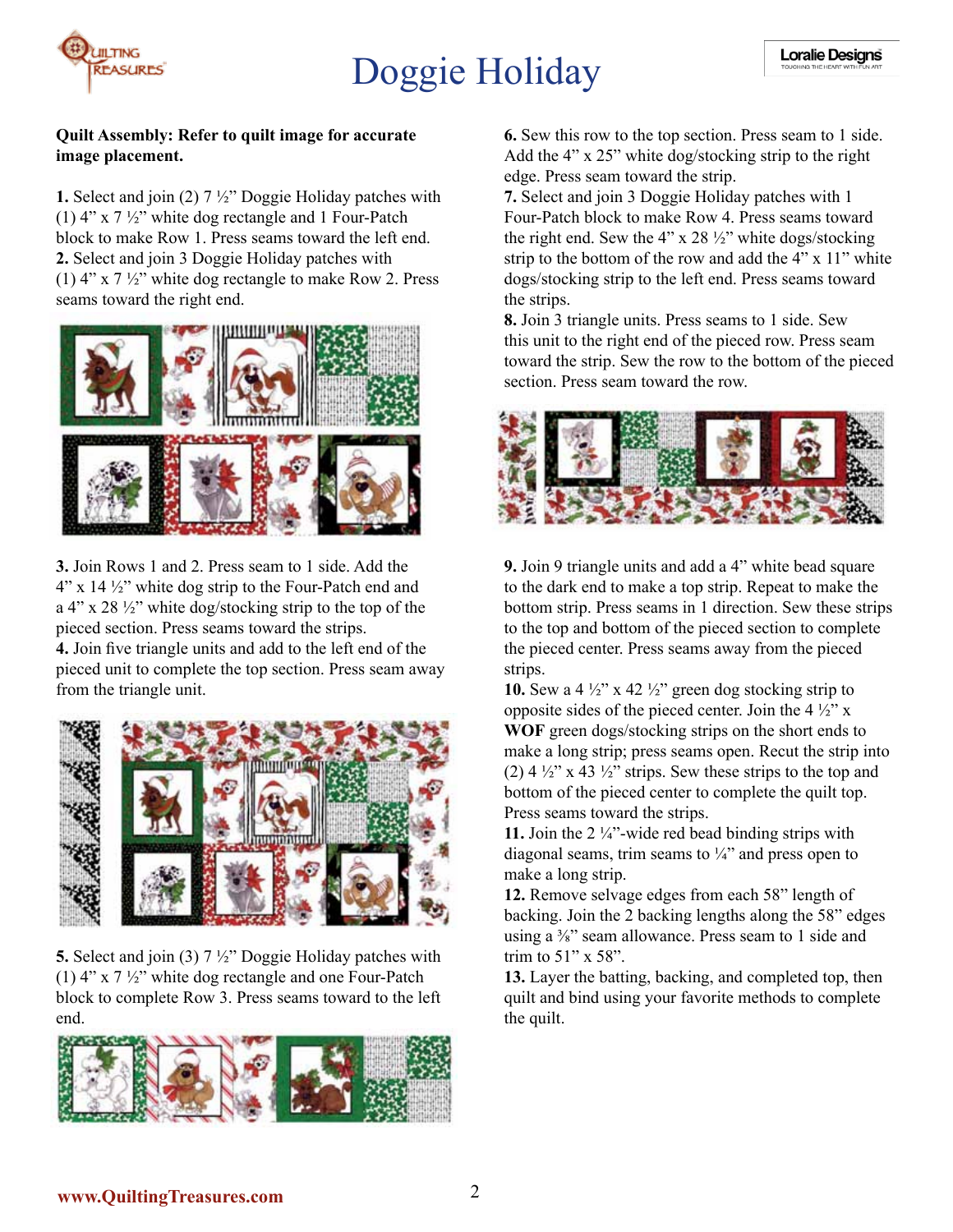

### **Doggie Holiday Paw Stocking**

Stocking designed by Vicki Niro Finished size:  $7\frac{1}{8}$ " x  $10\frac{3}{8}$ " Skill level: Beginner

#### **Additional Materials:**

- $\cdot$  ¼ yard fusible web
- Batting

### **Cutting Directions:**

**Note: WOF = width of fabric.**

#### **22129G Green Stripe**

• Bond fusible web to the wrong side of the green stripe. • Trace paw pad shapes onto the paper side of the fused fabric.

• Cut out shapes on traced lines and remove paper backing.

### **22128R Red Blender**

• Cut 1 each B and reverse B stocking pieces using pattern given, adding a <sup>3</sup>/<sub>8</sub>" seam allowance all around when cutting.

#### **21542ZJ White Beads**

• Cut 1 each B and reverse B lining pieces using pattern given, adding a ⅜" seam allowance all around when cutting.

• Cut 2 each A and reverse A cuff pieces using pattern given, adding a ⅜" seam allowance all around when cutting.

• Cut (1)  $1\frac{1}{2}$ " x 5" strip for hanging loop.

### **Batting**

• Cut 2 B stocking pieces and 2 A cuff pieces from batting.

### **Completing the Stocking:**

**1.** Layer and machine-quilt 1 red B stocking piece with 1 batting piece for stocking front. Repeat to make the stocking back.

**2.** Repeat step 1 with 1 each A cuff and reverse A cuff and batting pieces to make 2 quilted A cuff pieces. **3.** Sew a quilted A cuff piece to the top edge of each quilted stocking. Repeat with unquilted cuff pieces and the stocking lining pieces, being careful to add the reverse cuff pieces to the reverse stocking and lining pieces. Press seams open.

**4.** Arrange the paw pad pieces on the front B stocking piece referring to the pattern for positioning. Fuse shapes in place. Using a straight stitch, appliqué each piece in place, stitching  $\frac{1}{4}$ " from the raw edges.

**5.** Place the two red quilted stocking pieces right sides together; stitch around outer edges using a  $\frac{3}{8}$ " seam allowance, leaving the top edge open. Turn right side out and press edges flat. Turn wrong side out again after pressing.

**6.** Repeat step 5 with the lining pieces, leaving a 3–4" opening on one side for turning later. Turn the lining stocking right side out and press edges flat.

**7.** Fold the 1 ½" x 5" hanging loop in half with wrong sides together along length and press to make a creased line. Open the folded strip and with wrong side up, fold each long edge to the creased line and press. Fold together along the center creased line to enclose the raw edges and make a  $\frac{3}{8}$ "-wide strip; stitch along the long open edge to finish the loop strip.

**8.** Pin the raw ends of the loop strip together to make the hanging loop and baste to the right side of the stocking top back  $\frac{1}{2}$ " from the side edge.

**9.** Place the stocking lining inside the stitched stocking with right sides together and stitch around the top edge. Turn the stocking right side out through the opening left in the lining. Stitch the lining hole closed.

**10.** Push the lining inside the stocking and press flat. **11.** Topstitch around the top edge of the stocking to finish.

### **Doggie Holiday Bow Tie**

Bow Tie designed by Vicki Niro Finished size: Approximately 5" wide Skill level: Beginner

#### **Additional Supplies:**

• 1 Bow Tie Accessories Kit ("/s" slider and clip set or  $\frac{1}{2}$ "-wide elastic the length of the measurement around the dog's neck plus 1".

• Scraps medium-weight fusible interfacing.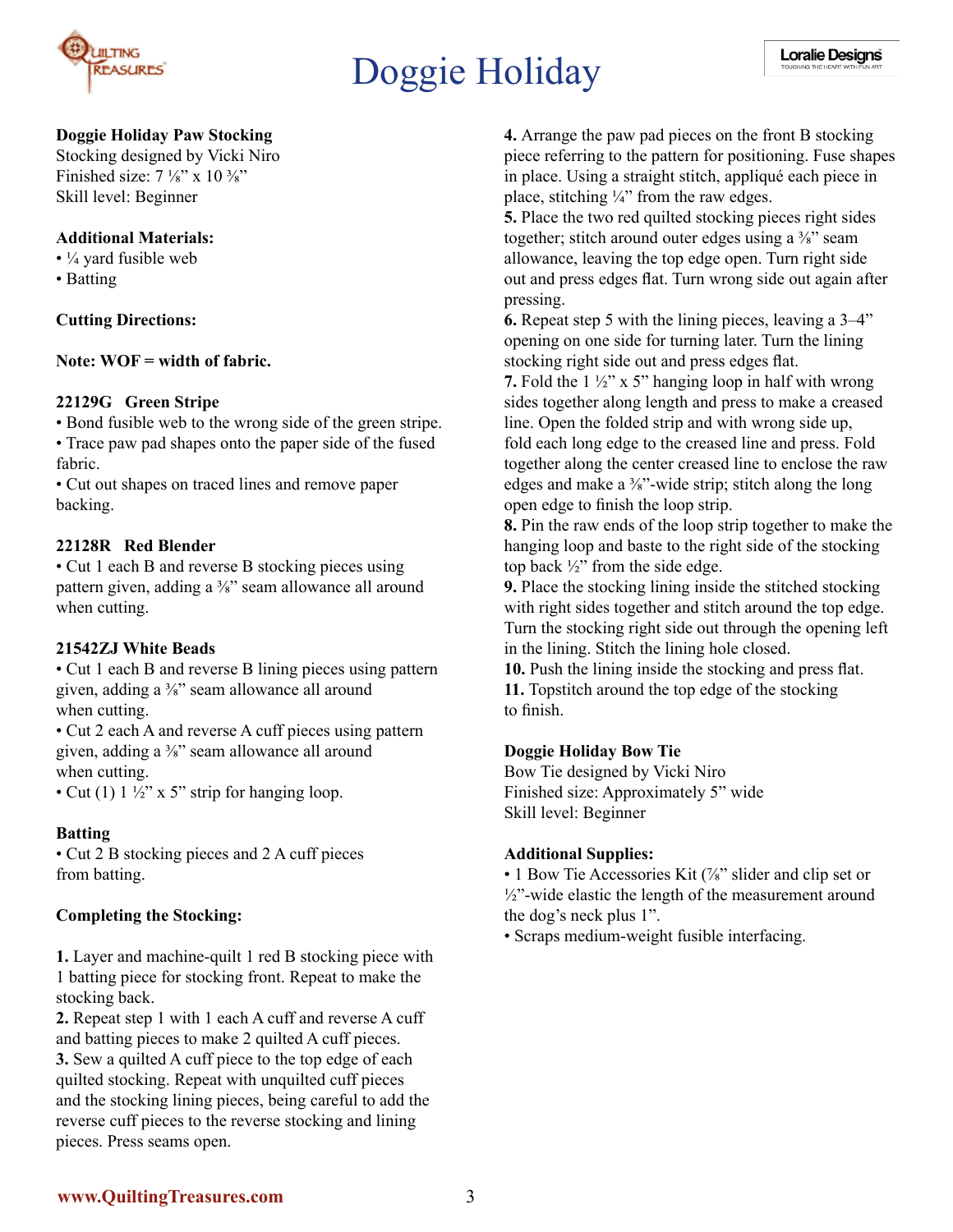

#### **Cutting Directions:**

**Note: WOF = width of fabric.**

#### **22127F Green Bones**

• Cut (1) strip  $6\frac{1}{2}$ " x WOF; recut (2)  $6\frac{1}{2}$ " x 5  $\frac{1}{2}$ " strips (lower bow); recut (2)  $4\frac{1}{2}$ " x  $3\frac{1}{2}$ " strips (upper bow); recut (1)  $2 \frac{1}{2}$ " x 3" strip (knot). • Neckband (see below for cutting instructions)

#### **Interfacing**

- Cut (1)  $6\frac{1}{2}$ " x 5  $\frac{1}{2}$ " strip.
- Cut (1) 4  $\frac{1}{2}$ " x 3  $\frac{1}{2}$ " strip.

#### **Cutting the Neck Band:**

**1.** Whether using elastic or the Bow Tie Accessory Kit, you will need to cut a piece of fabric 2" by the measurement of the dog's neck plus 6".

#### **Completing the Bow Tie:**

**1.** Following the manufacturer's instructions, fuse the corresponding size interfacing strips to the wrong side of (1)  $6\frac{1}{2}$  x  $5\frac{1}{2}$  strip and one  $4\frac{1}{2}$  x  $3\frac{1}{2}$  strip.

**2.** With right sides together, sew the interfaced strips to the corresponding-size fabric strips, leaving a 2" opening on 1 long side of each stitched unit for turning. Turn right side out; press and turn opening edges to the inside. Stitch opening edges closed.

**3.** Fold the 2 ½" x 3" knot piece in half along the length with right sides together and sew along the long edge. Turn right side out, center seam on 1 side and press.

*\* Note: The seam side will be considered the wrong side.*  Fold with right sides together and sew the short ends together with a <sup>3</sup>/<sub>8</sub>" seam. Open the seam allowance and tack each side to the knot ring. Turn the knot ring right side out.

**4.** If using the Bowtie Accessory Kit, fold the neckband strip in half with right sides together along the length and sew along the long edge using a  $\frac{3}{8}$ " seam allowance. Turn right side out and press, centering the seam in the middle of 1 side.

*\* Note: This will be considered the wrong side of the neckband.* 

*While all possible care has been taken to ensure the accuracy of this pattern, we are not responsible for printing errors or the way in which individual work varies.*

**5.** Fold  $\frac{1}{4}$  of a short end toward the wrong side; press. Fold again and stitch in place.

**6.** Follow the Bowtie Accessory Kit package directions to attach it to the strip.

**7.** If using the elastic, fold the neckband strip in half along length with right sides together along the length and sew the long edge with a  $\frac{3}{8}$ " seam allowance. **8.** Place the elastic on top of the neckband tube (not

turned yet) and stitch on 1 short end to hold the elastic in place. Turn the tube right side out, gathering the fabric on the elastic. Stitch through all thicknesses ¾" from the open end.

*\*Note: One end of the band will be finished with elastic attached at that end and inside the tube, which will be gathered on the elastic to allow it to stretch.*

**9.** Trim the elastic at the seam to  $\frac{1}{4}$ . Fold the fabric seam allowance over the elastic and stitch down to finish the end.

*\*Note: The end of the elastic will be stitched inside the seam ends.*

#### **Making the Bowtie:**

**1.** Center the shorter fabric strip on top of the longer fabric strip and pleat at the center. Hand-stitch a few locking stitches to hold the pleats together. Slide the knot ring over the pleated rectangles, centering the seam on the back side.

**2.** Feed the neckband through the knot on the wrong side; hand-stitch the neckband to the wrong side of the knot.

**3.** If using the elastic neckband, overlap the ends, hiding the raw stitched end, and stitch on top of previously stitched seam. Repeat stitching close to the first stitching to secure.



Feed the Neck Band thru the knot on the wrong side. Hand stitch the Neck Band to the Knot.